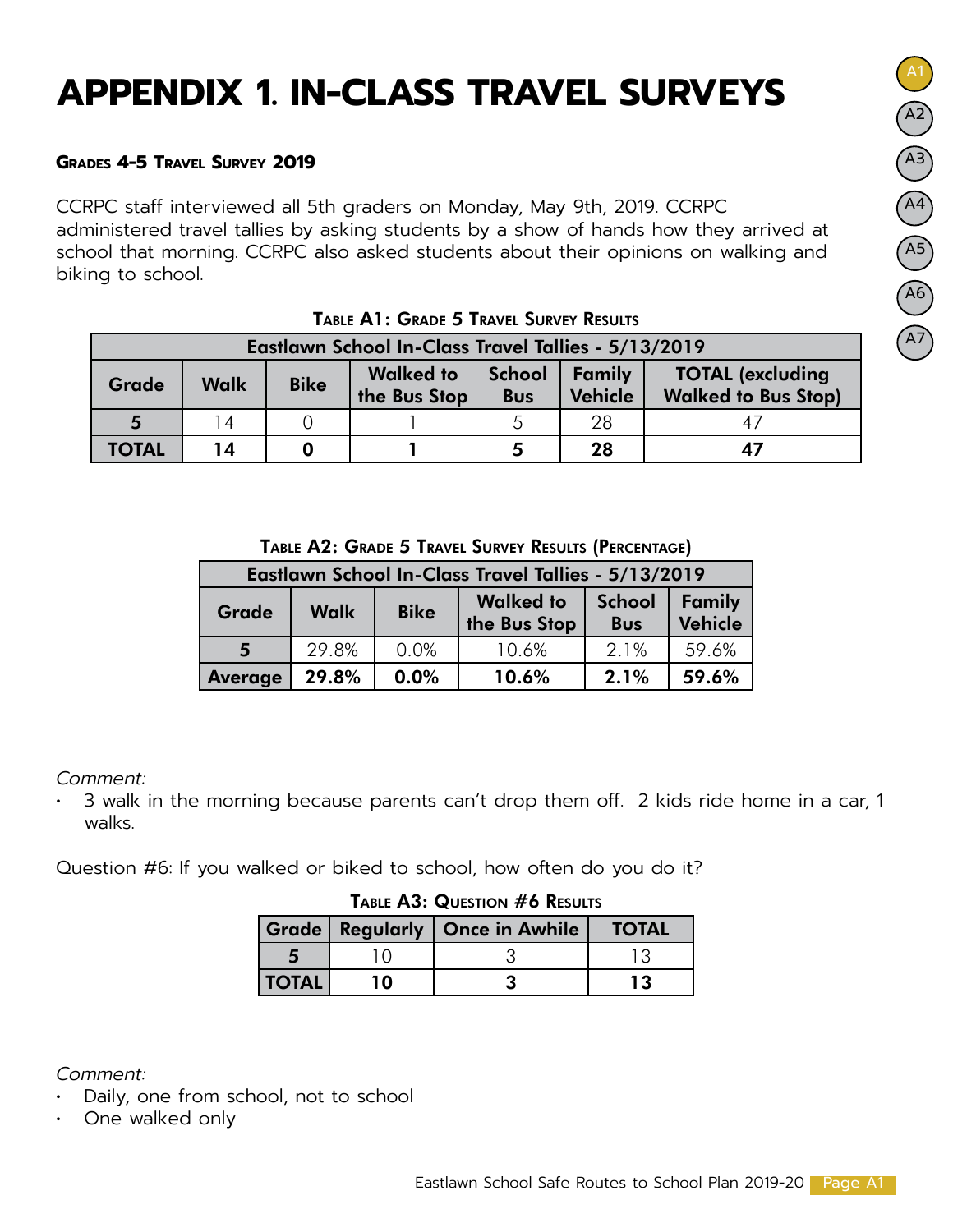Question #7: If you walk or bike to school or the bus stop, **what problems do you face?**

| <b>Response</b>                                                                             | 5th<br>Grade | Total       |
|---------------------------------------------------------------------------------------------|--------------|-------------|
| a) Broken Sidewalk                                                                          | O            | O           |
| b) Weather                                                                                  | 3            | 3           |
| c) Feels Unsafe                                                                             | 2            | 2           |
| Sometimes                                                                                   |              |             |
| Maplewood drive Crosswalk to Falcon Drive north<br>of school                                |              |             |
| d) Hard to Cross Streets                                                                    |              | $\mathbf 2$ |
| Maplewood Drive, Where crossing guard is in front<br>of the school                          | 2            | 2           |
| e) Cars Drive Too Fast                                                                      |              |             |
| Maplewood Drive: Sometimes they go 55 MPH.                                                  |              |             |
| f) Other:                                                                                   |              |             |
| Too many people waiting in line to cross the street<br>(Maplewood Drive at Eastlawn School) |              |             |

|  | TABLE A4: QUESTION #7 RESULTS |  |  |
|--|-------------------------------|--|--|
|--|-------------------------------|--|--|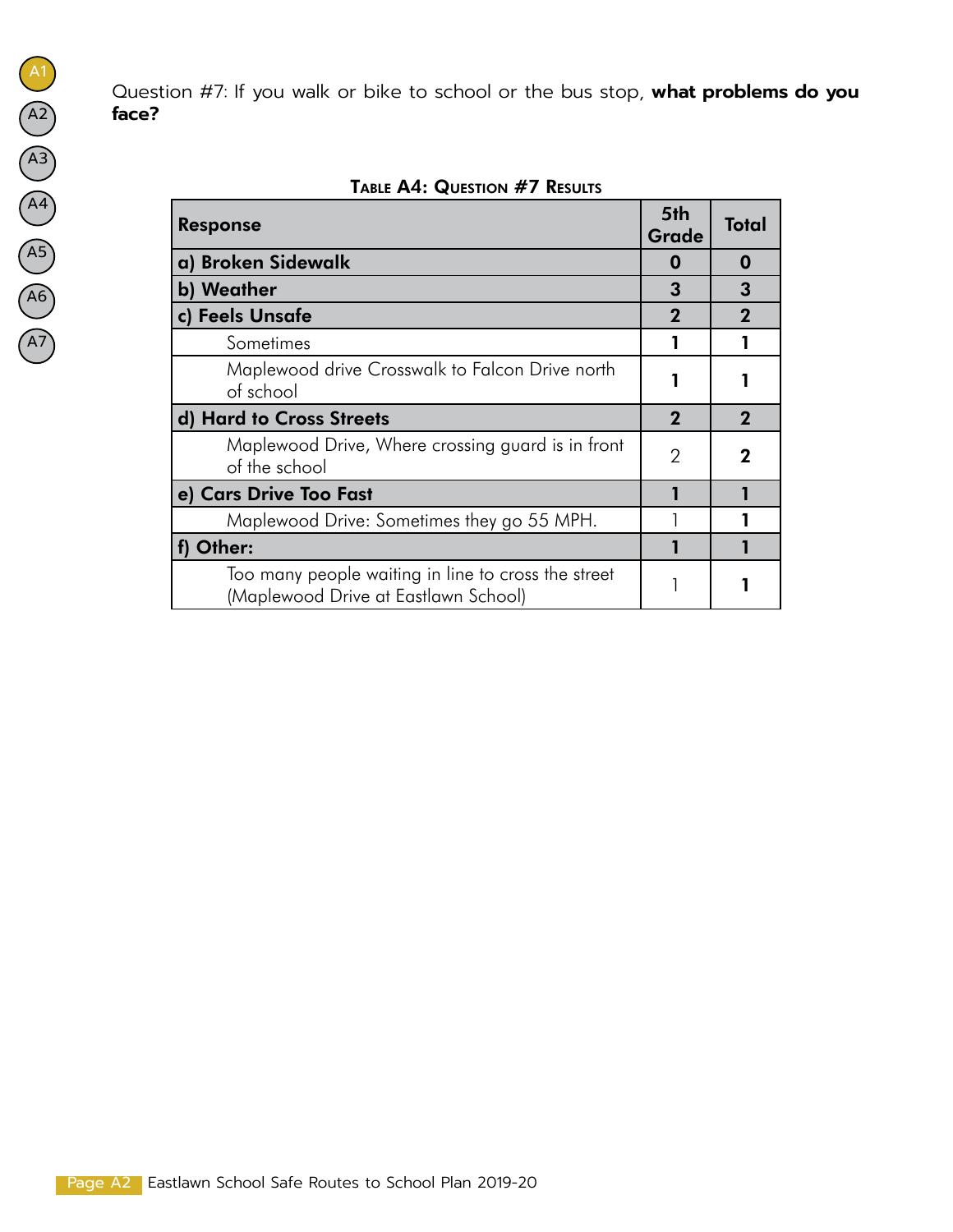Question #8: If you **don't** walk to school, why?

| <b>Response</b>                                                                | 5th<br>Grade | <b>Total</b> |
|--------------------------------------------------------------------------------|--------------|--------------|
| a) Too far from school                                                         | 6            | 6            |
| b) Parents don't allow it                                                      | 7            | 7            |
| It depends                                                                     | 1            | 1            |
| Parents are too lazy or too tired to walk                                      | 1            | 1            |
| Parents find it convenient to drive                                            | 1            | 1            |
| Parents work long hours                                                        | 1            | 1            |
| There was a shooting the day before, so the paren did not<br>want them to walk | 1            | 1            |
| c) Broken sidewalk                                                             | 0            | 0            |
| d) Weather                                                                     | 3            | 3            |
| e) Feels unsafe                                                                | $\mathbf{1}$ | $\mathbf{1}$ |
| Maplewood Drive is scary                                                       | 1            | 1            |
| f) Hard to cross streets                                                       | 1            | $\mathbf{1}$ |
| Century Boulevard/US 45 (near Dunkin Donuts)                                   | 1            | 1            |
| Maplewood Drive                                                                | 1            | 1            |
| g) Cars drive too fast                                                         | 6            | 6            |
| i) Other                                                                       | 13           | 13           |
| Lack of money                                                                  | 1            | 1            |
| Likes to sleep                                                                 | 1            | 1            |
| Traffic is noisy                                                               | 1            | 1            |
| <b>Bicycling</b>                                                               | 9            | 9            |
| Do not have a bike                                                             | 7            | 7            |
| Need a bike chain                                                              | 1            | 1            |
| Need bike lock                                                                 | 1            | 1            |
| <b>Family Influence</b>                                                        | 1            | 1            |
| Student has a little sister that will not be able to walk with<br>him          | 1            | 1            |

A1 A2 A3 A4 A5 A6 A7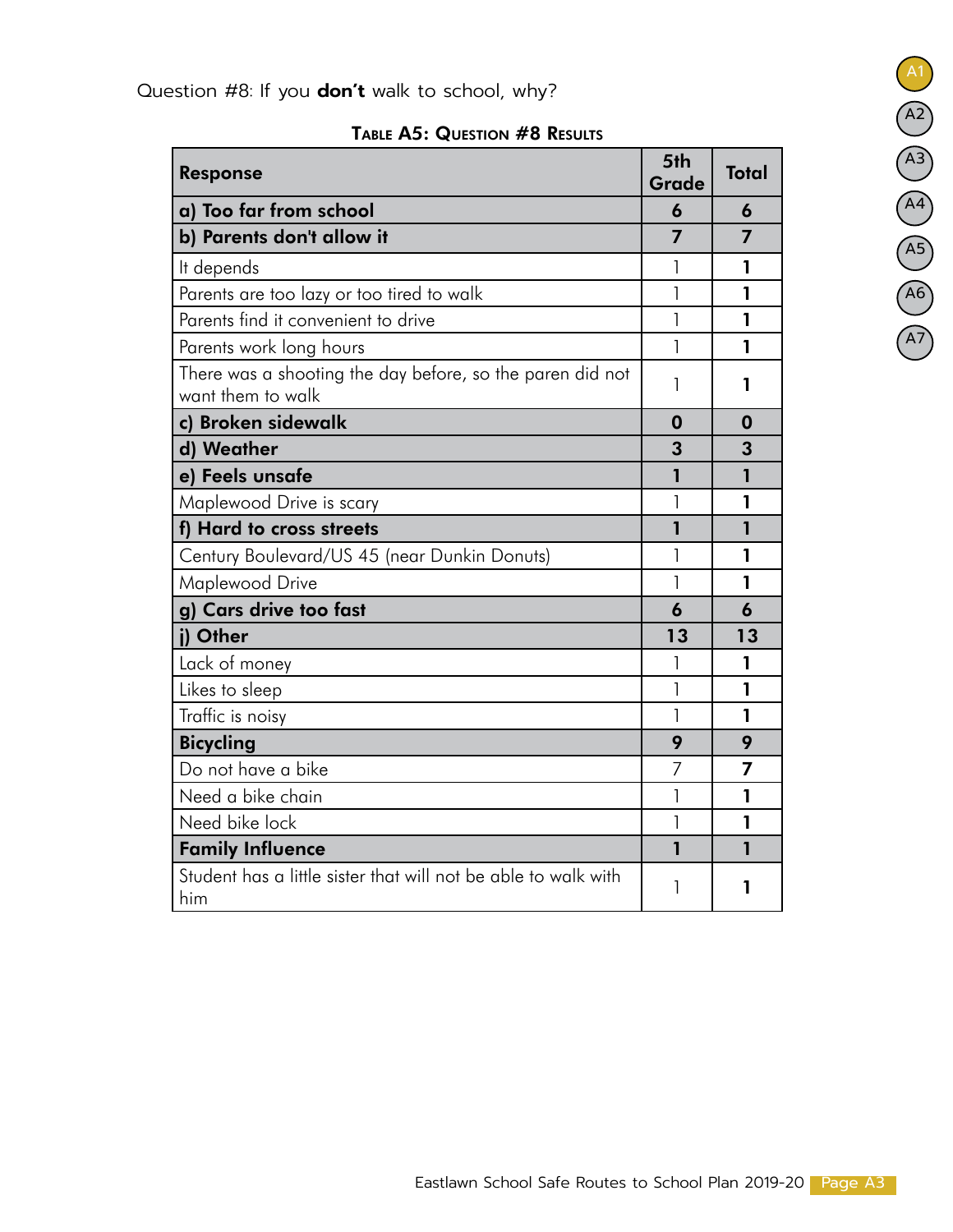Question #9: If these problems **didn't** exist, how many of you **would** walk or bike to school?

| Grade           | <b>Tally</b> | # of Students Present   Percentage |       |
|-----------------|--------------|------------------------------------|-------|
| 5 - Ms. Um      |              | 1 २                                | 0.0%  |
| 5 - Mrs. McDade | 1 つ          | 16                                 | 75.0% |
| $5 - RE.$       | N/A          | 14                                 | N/A   |
| Total           | 12           | 29                                 | 41.4% |

## Table A6: Question #9 Results

*Comment:*

- 1 already walks all the time
- No tally for the P.E. group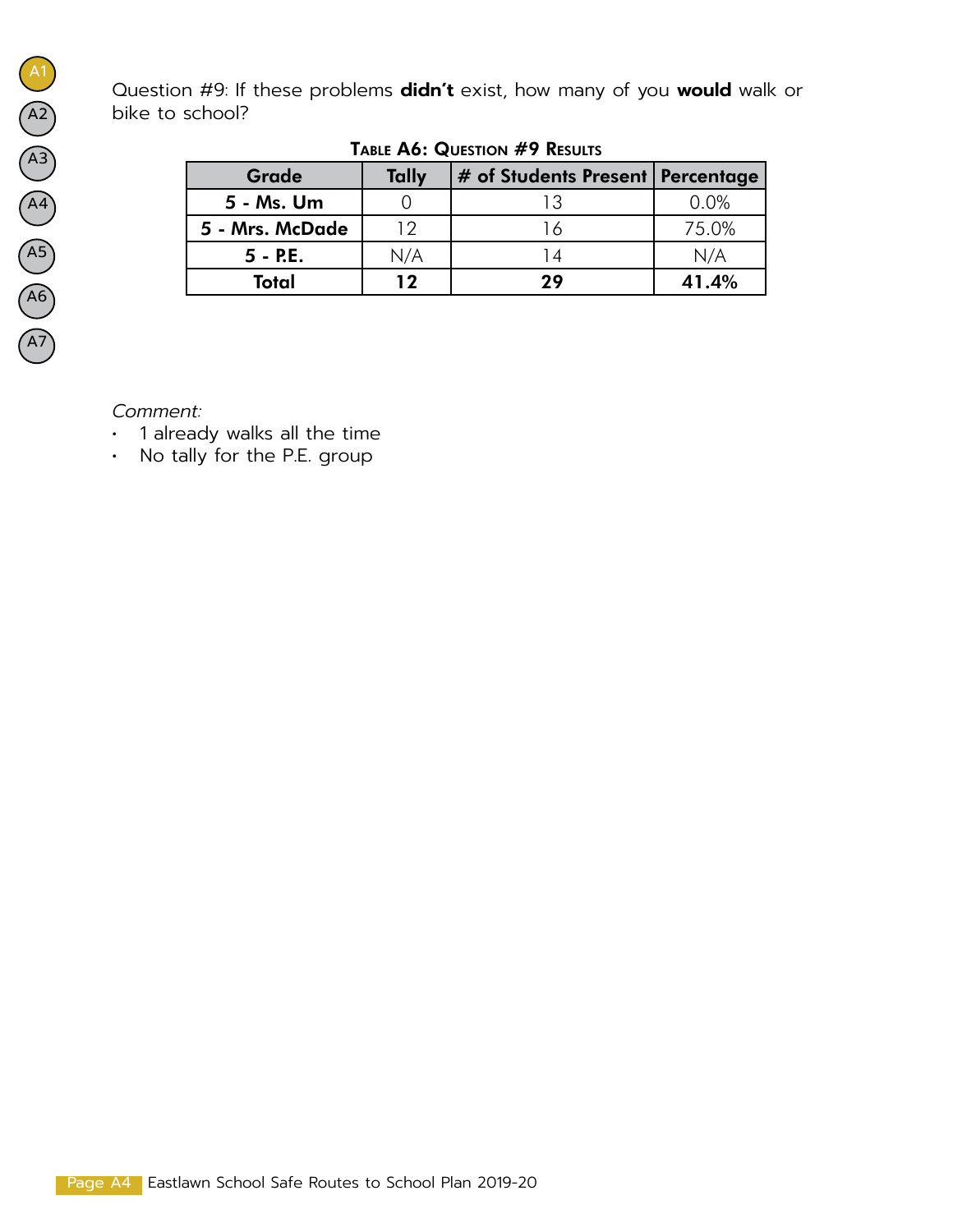## **APPENDIX 2. WALKABILITY CHECKLISTS**

#### **Walkability Checklists 2019**

No walkability checklists were returned from any Eastlawn School families to CCRPC in Spring 2019.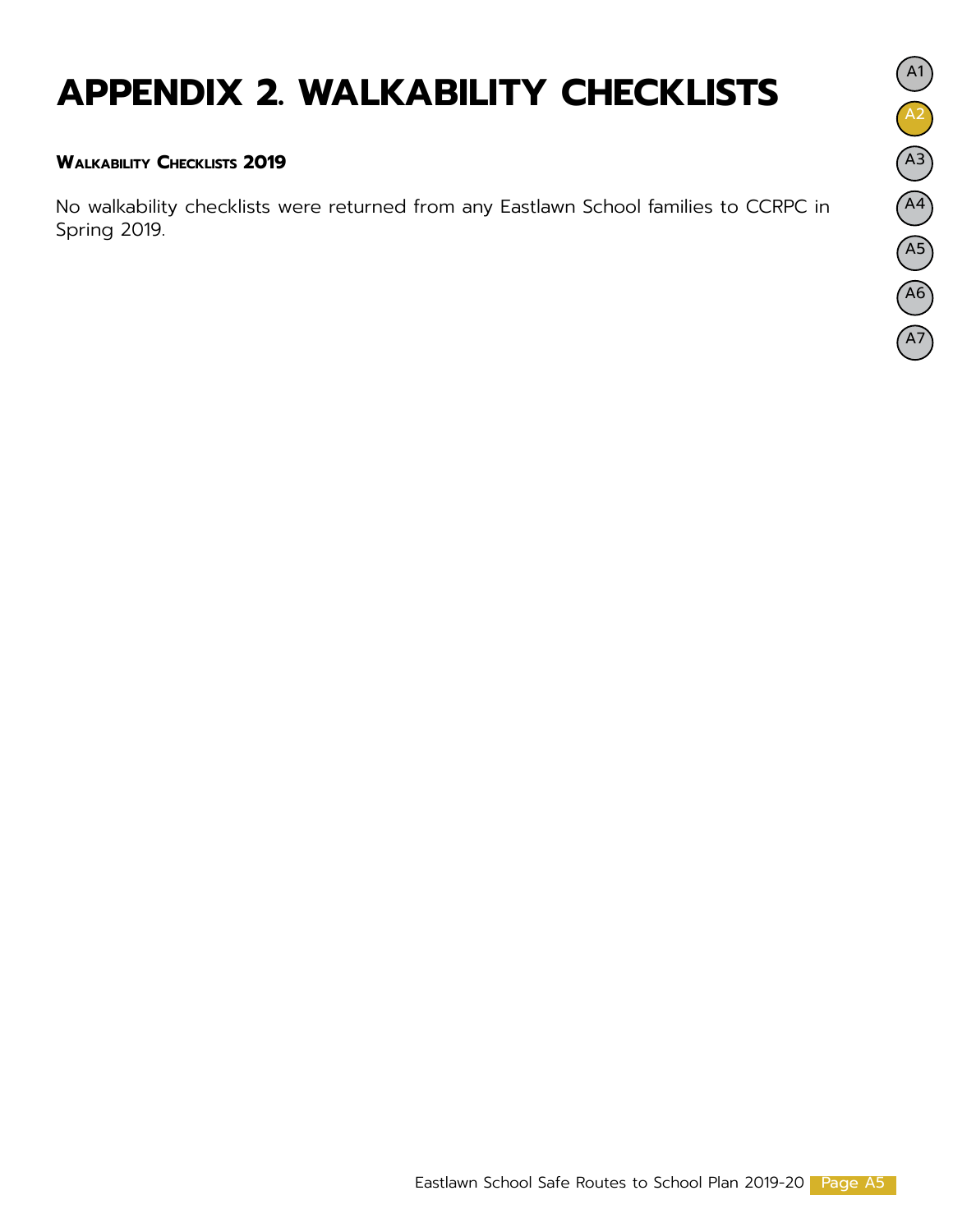

# **APPENDIX 3. PARENT SURVEYS**

## **Parent Surveys 2019**

No parent surveys were returned from any Eastlawn School families to CCRPC in Spring 2019.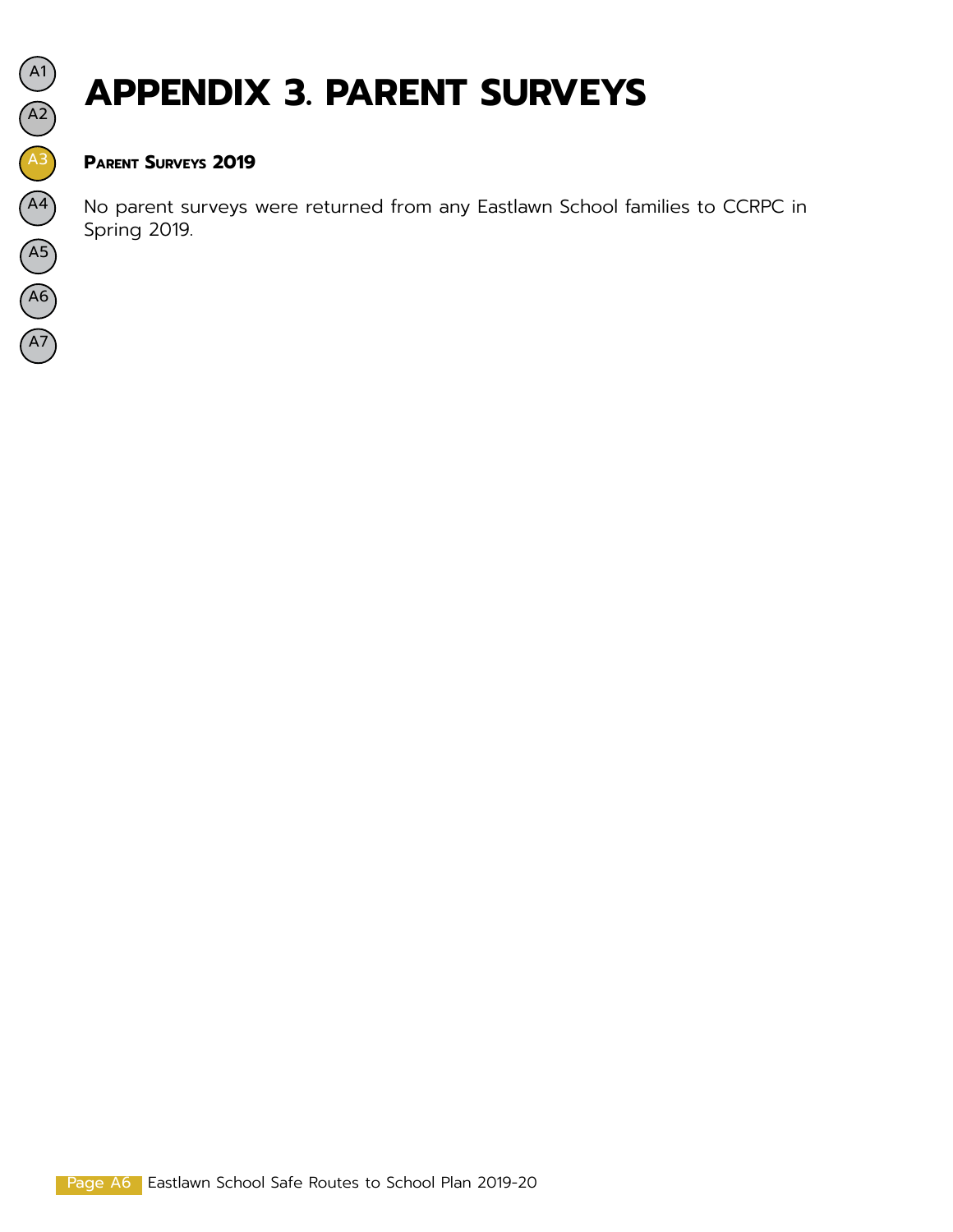## **APPENDIX 4. TRAVEL TALLIES**

## **Travel Tallies 2019**

No travel tallies were returned from Eastlawn School to CCRPC in Spring 2019.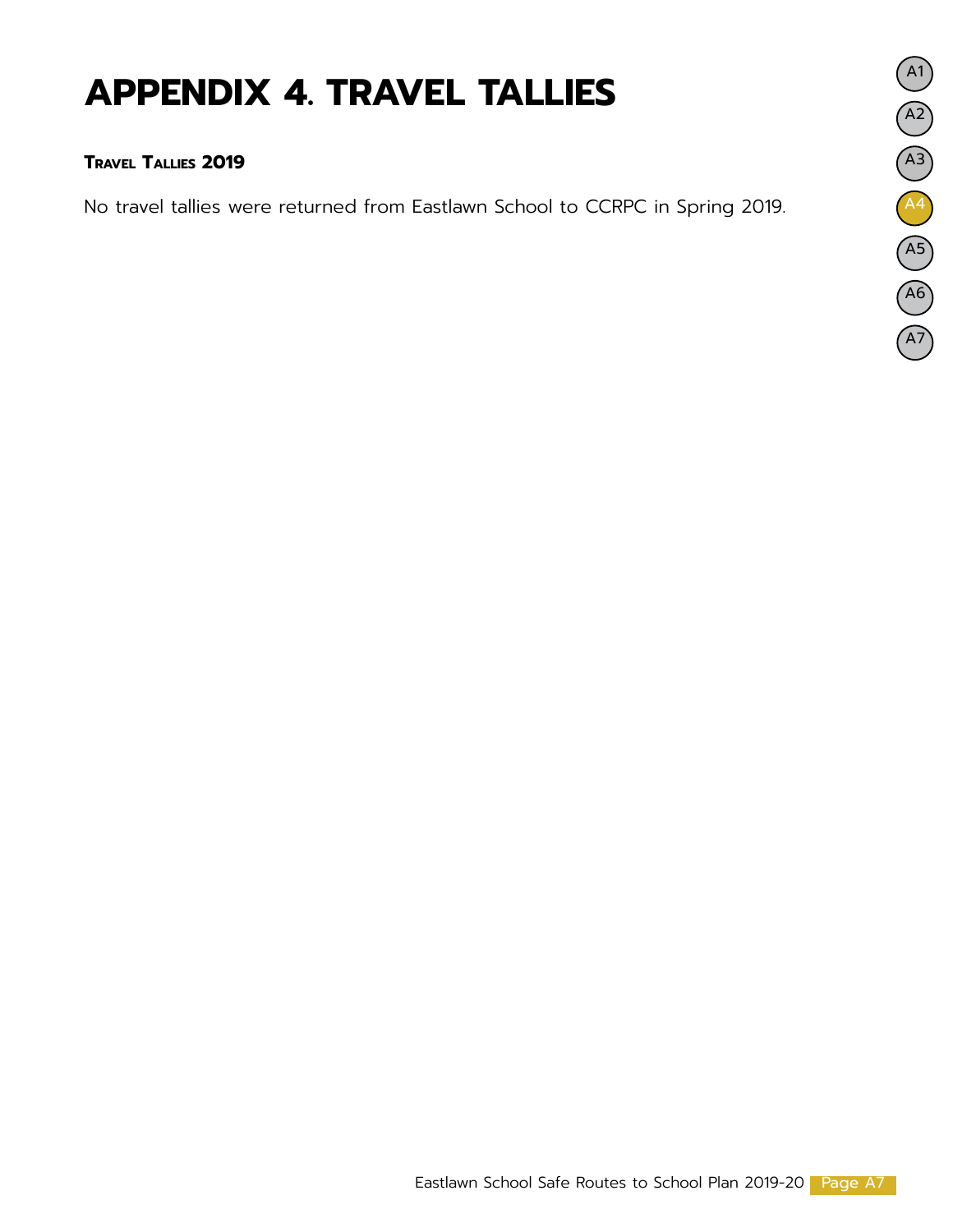## **APPENDIX 5. TRAFFIC OBSERVATIONS**

## **Traffic Observations 2019**

CCRPC staff conducted traffic observations and tallies at 3 locations where Eastlawn School students enter and exit on Thursday, May 9th, 2019. Observations occurred at dismissal from 2:15-2:40 pm. CCRPC worked with RCS #137 staff to gather information on student travel habits, and following are the results.

#### **Afternoon Traffic Observations**

The school day at Eastlawn School ends at 2:30 pm.

| <b>Walkers (eastbound)</b><br>Cars |     |       |  |
|------------------------------------|-----|-------|--|
| Number of Vehicles                 |     | N / A |  |
| Number of Students                 | N/A |       |  |

### Table A7: North School Exit Afternoon Mode Tallies

#### Table A8: South School Exit Afternoon Mode Tallies

|                                               | Cars | <b>Daycare Vans</b> |
|-----------------------------------------------|------|---------------------|
| <b>Number of Vehicles</b>                     | 35   |                     |
| <b>Number of Students</b>                     | 65   | N/A                 |
| <b>Average Number of Students per Vehicle</b> | 1.85 | N/A                 |

#### *Additional Observations:*

- Most cars were vans or SUVs.
- The daycare van belonged to the Cultivators Kids Club.

#### Table A9: Afternoon Mode Tallies on West Side of School at Maplewood Drive Crosswalk

|                           | <b>Walkers   Bikers</b> |     | Cars |
|---------------------------|-------------------------|-----|------|
| Number of Vehicles        | N/A                     | N/A |      |
| <b>Number of Students</b> |                         |     | N/A  |

## *Additional Observations:*

- 56 walkers crossed westbound at the Maplewood Drive crosswalk, after pushing the pushbutton and waiting for the crossing guard to stop traffic and let them cross.
- 6 walkers walked north on the Maplewood Drive east sidewalk.
- 1 father biked north on the Maplewood Drive east sidewalk to Eastlawn School with the student's bike, and the parent and student biked home south on the Maplewood Drive east sidewalk.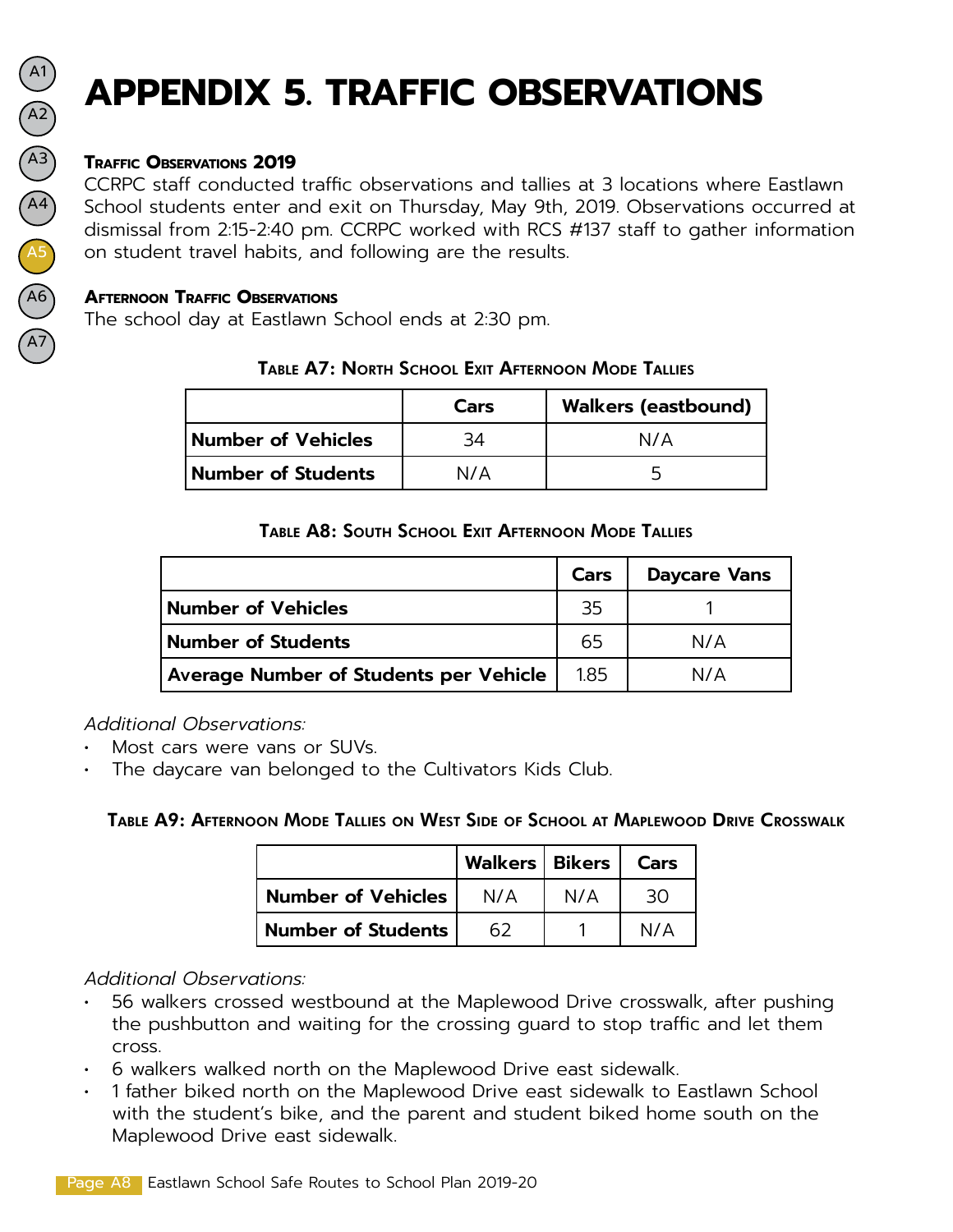- At 2:18 pm, 8 cars were waiting in the Eastlawn School north parking lot.
- At 2:19 pm, 9 cars were waiting in the Eastlawn School north parking lot.
- At 2:23 pm, 13 cars were waiting in the Eastlawn School north parking lot.
- A car blocked the Maplewood Drive east sidewalk once the car line in the Eastlawn School parking lot became too long.
- A car driving southbound in the left lane of Maplewood Drive near Briarcliff Drive stopped, and a student walking north on the Maplewood Drive east sidewalk crossed the street to get into the car.
- 2 cars were parked on Bel Aire Drive, and students walked from Eastlawn School to their parent cars there and got in.
- The afternoon crossing guard works at Eastlawn School, but she was retiring at the end of the 2018-2019 school year. She did not know who was going to do this job after she retires.
- A student's grandmother parks her car in a driveway on the west side of Maplewood Drive, and helps the students cross in the morning.
- The afternoon crossing guard says there needs to be a police officer present at school arrival and dismissal.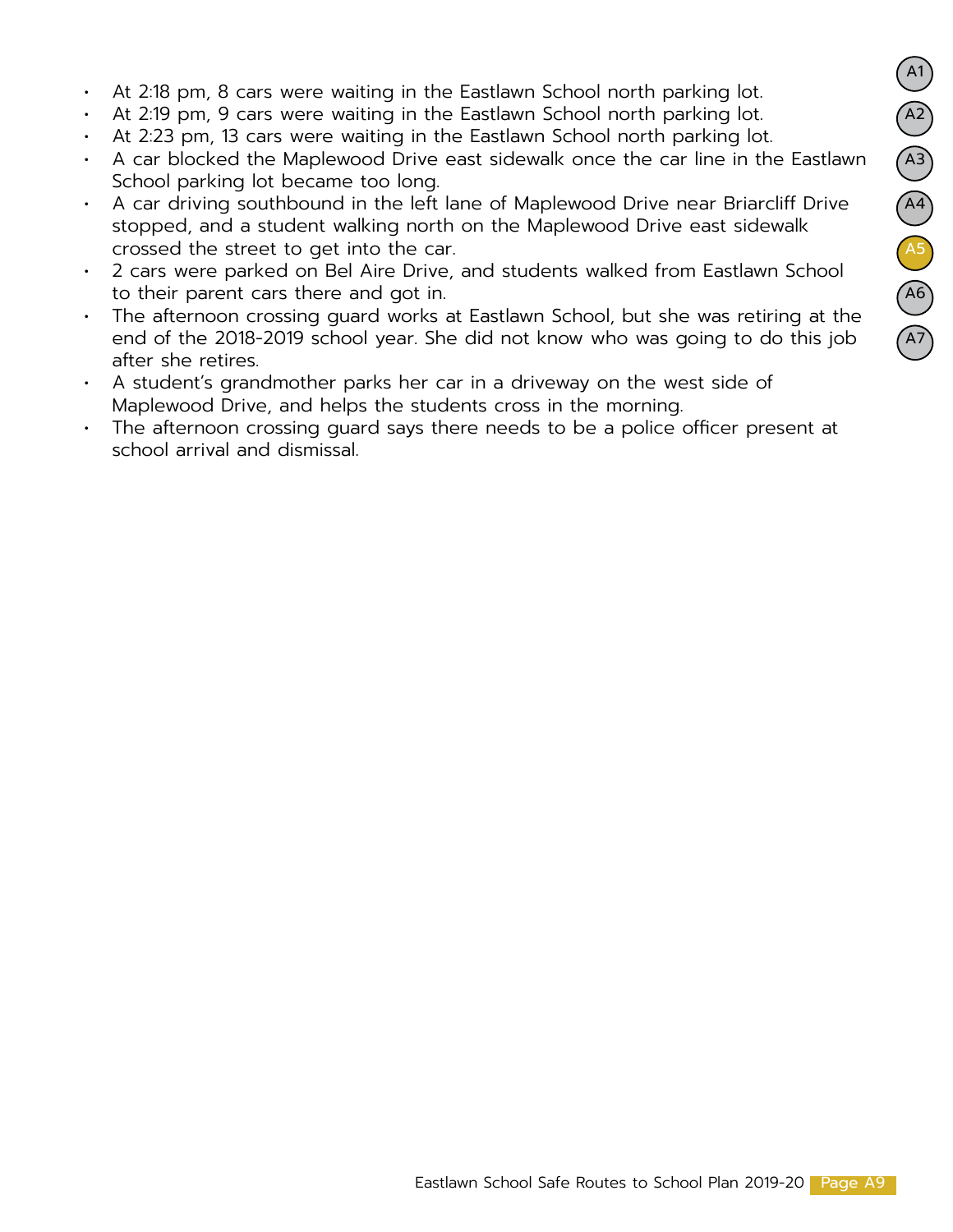## **APPENDIX 6. MODE SHARE**

## **Mode Share 2019**

CCRPC's Traffic Observations in May 2019 described in Appendix 5 shows that on a typical weekday, approximately 65.3% of Eastlawn students leave school by family vehicle (i.e. car), 34.2% walk, 0.5% leave by daycare van, and 0.4% bike. These percentages were used as the mode share numbers for this plan.

Family vehicles are almost evenly split between the two parking lots at Eastlawn School: 49% use the north parking lot, and 51% use the south parking lot.

The majority of walkers leaving Eastlawn School walk west. 84% of Eastlawn walkers cross Maplewood Drive at the marked crosswalk west of the school. 9% of Eastlawn walkers walk north on the Maplewood Drive east sidewalk. Finally, 7% of Eastlawn walkers travel east on the sidewalk that connects to Kenneth Drive and Jeffrey Drive.

| Mode                  | <b>Mode Share</b> |
|-----------------------|-------------------|
| <b>Family Vehicle</b> | 65.3%             |
| Walk                  | 34.2%             |
| Daycare Van           | 0.5%              |
| Bike                  | በ 4%              |

### Table A10: Eastlawn School Mode Share

#### FIGURE A1: EASTLAWN SCHOOL AFTERNOON DISMISSAL

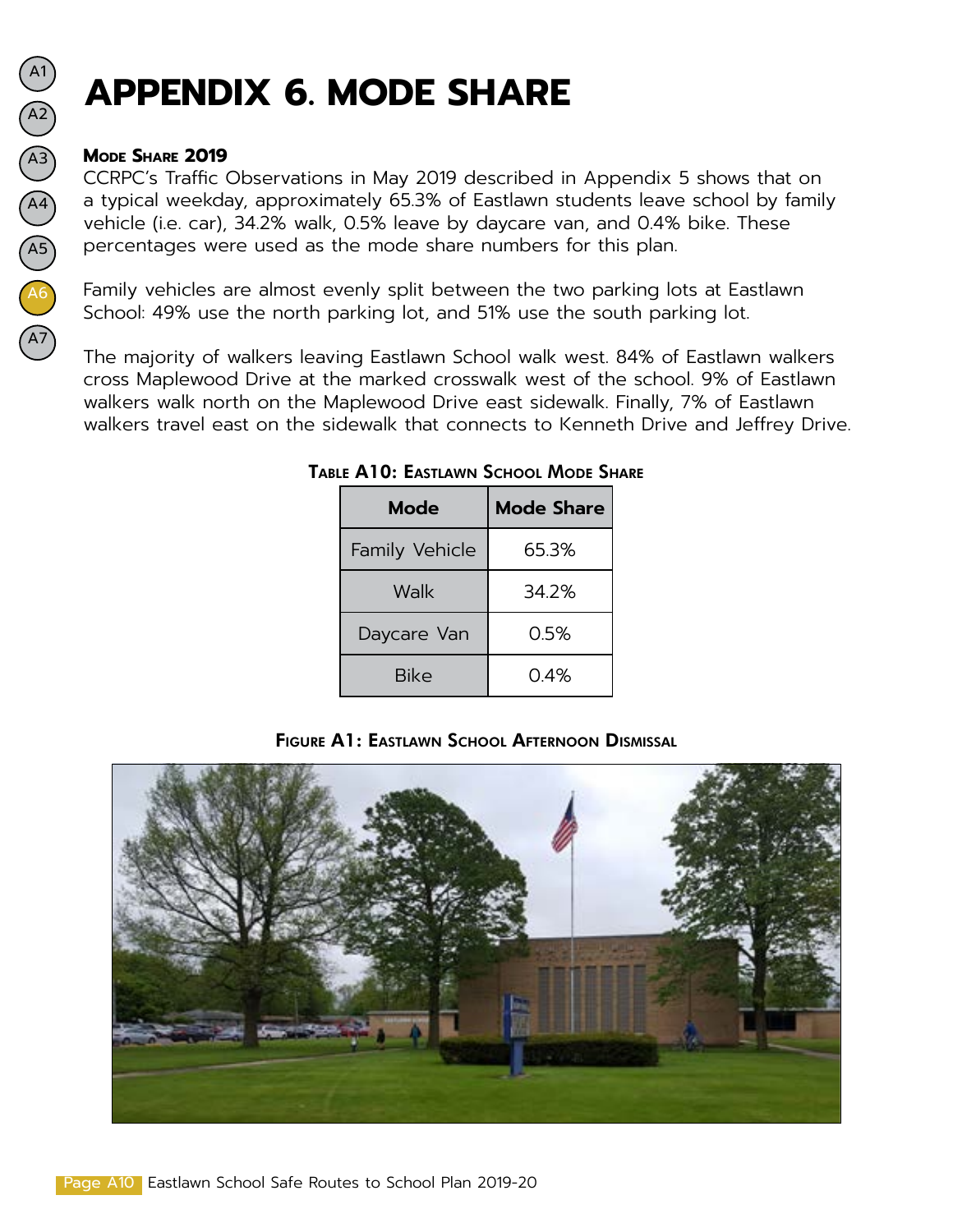## **APPENDIX 7. PUBLIC PARTICIPATION**

### **Public Participation**

CCRPC hosted a public workshop for this Safe Routes to School Plan at Eastlawn School on Monday, January 13, 2020. CCRPC also hosted a public workshop for the Rantoul Transportation Plan at J.W. Eater Junior High School on Monday, November 25, 2019. RCS #137 also sent surveys developed by CCRPC to its K-5 families in January 2020.

Rantoul residents were asked about the existing state of transportation in Rantoul duing all three of these public input opportunities, as well as their vision for the future of transportation in Rantoul. Following are the comments received during these public participation opportunities.

#### **What Is Your Vision For Rantoul's Transportation Network in the Future?**

|                | <b>Walking</b>                                                                          |                                                                                                 |  |
|----------------|-----------------------------------------------------------------------------------------|-------------------------------------------------------------------------------------------------|--|
| #              | <b>Eastlawn School survey responses</b>                                                 | <b>Rantoul Transportation Plan survey</b><br>responses                                          |  |
| $\mathbf{1}$   | For there to be more crossing quards<br>for RCS students trying to cross the<br>street. | Afraid of middle school kids walking<br>home and getting hit by speeders on<br>Sangamon Avenue. |  |
| $\overline{2}$ | Sidewalks repaired and in every<br>neighborhood.                                        | Better sidewalks.                                                                               |  |
| 3              |                                                                                         | Better sidewalks.                                                                               |  |
| $\overline{4}$ |                                                                                         | Clearing sidewalks.                                                                             |  |
| 5              |                                                                                         | Distance to school not safe for kids to<br>walk.                                                |  |
| 6              |                                                                                         | Drivers slow down, including police<br>officers.                                                |  |
| $\overline{7}$ |                                                                                         | Drivers to slow down.                                                                           |  |
| 8              |                                                                                         | Fixing conditions.                                                                              |  |
| $\mathsf{Q}$   |                                                                                         | Kids don't like to walk when it is cold.                                                        |  |
| 10             |                                                                                         | More focus for small children to cross<br>streets.                                              |  |

### Table A11: Walking Vision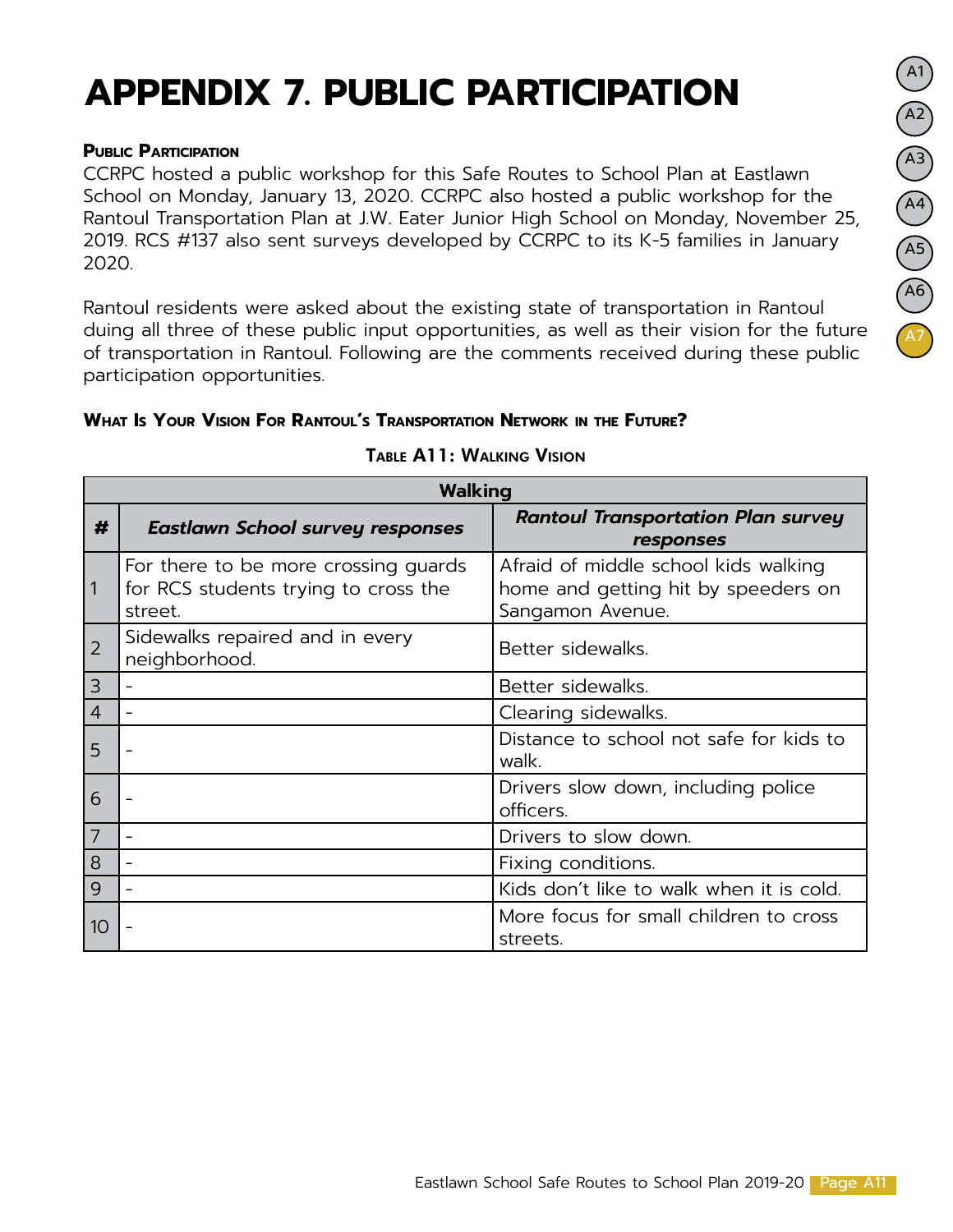## Table A12: Biking Vision

| <b>Biking</b> |                                                                     |                                                        |
|---------------|---------------------------------------------------------------------|--------------------------------------------------------|
| #             | <b>Eastlawn School survey responses</b>                             | <b>Rantoul Transportation Plan survey</b><br>responses |
|               | Bike paths everywhere and in every<br>neighborhood.                 | Bike lanes added.                                      |
| $\vert$ 2     | For all bike roads to connect.                                      | Fixing conditions.                                     |
|               | For there to be more bike spaces (bike<br>lanes, shared-use paths). | More bike paths and lanes.                             |
| 4             |                                                                     | More trails and paths.                                 |

## Table A13: Busing Vision

| Buses (school bus, Eagle Express, and C-CARTS) |                                                               |                                                                                                                                                                                |
|------------------------------------------------|---------------------------------------------------------------|--------------------------------------------------------------------------------------------------------------------------------------------------------------------------------|
| #                                              | <b>Eastlawn School survey responses</b>                       | <b>Rantoul Transportation Plan survey</b><br>responses                                                                                                                         |
|                                                | An app for C-CARTS; GPS enabled,<br>location stops, like MTD. | Better route to Champaign.                                                                                                                                                     |
|                                                | School bus pick up and drop off at<br>home.                   | Bus monitors for school buses.                                                                                                                                                 |
| 3                                              |                                                               | It would be noce to have buses running<br>at least every hour.                                                                                                                 |
| $\overline{4}$                                 |                                                               | More bus transportation for students.                                                                                                                                          |
| 5                                              |                                                               | More often or more C-CARTS.                                                                                                                                                    |
| 6                                              | $\overline{\phantom{0}}$                                      | Need to be courteous to other drivers.                                                                                                                                         |
| $\overline{7}$                                 |                                                               | Need to be courteous to other drivers<br>and follow speed limit signs.                                                                                                         |
| 8                                              |                                                               | That we are not only able to move in<br>Rantoul easier, but be able to access<br>Champaign easier as well. Also, for<br>public transit to connect to more stores<br>and shops. |
| 9                                              |                                                               | Upgrade system.                                                                                                                                                                |

## Table A14: Driving Vision

| Cars |                                                               |                                                                                   |
|------|---------------------------------------------------------------|-----------------------------------------------------------------------------------|
| #    | <b>Eastlawn School survey responses</b>                       | <b>Rantoul Transportation Plan survey</b><br>responses                            |
|      | Add school zone further down Klein<br>Avenue.                 | Fix potholes.                                                                     |
|      | For drivers to drive with more<br>precaution and more slowly. | Improve Champaign Avenue (US<br>136) by restaurants - congested and<br>dangerous. |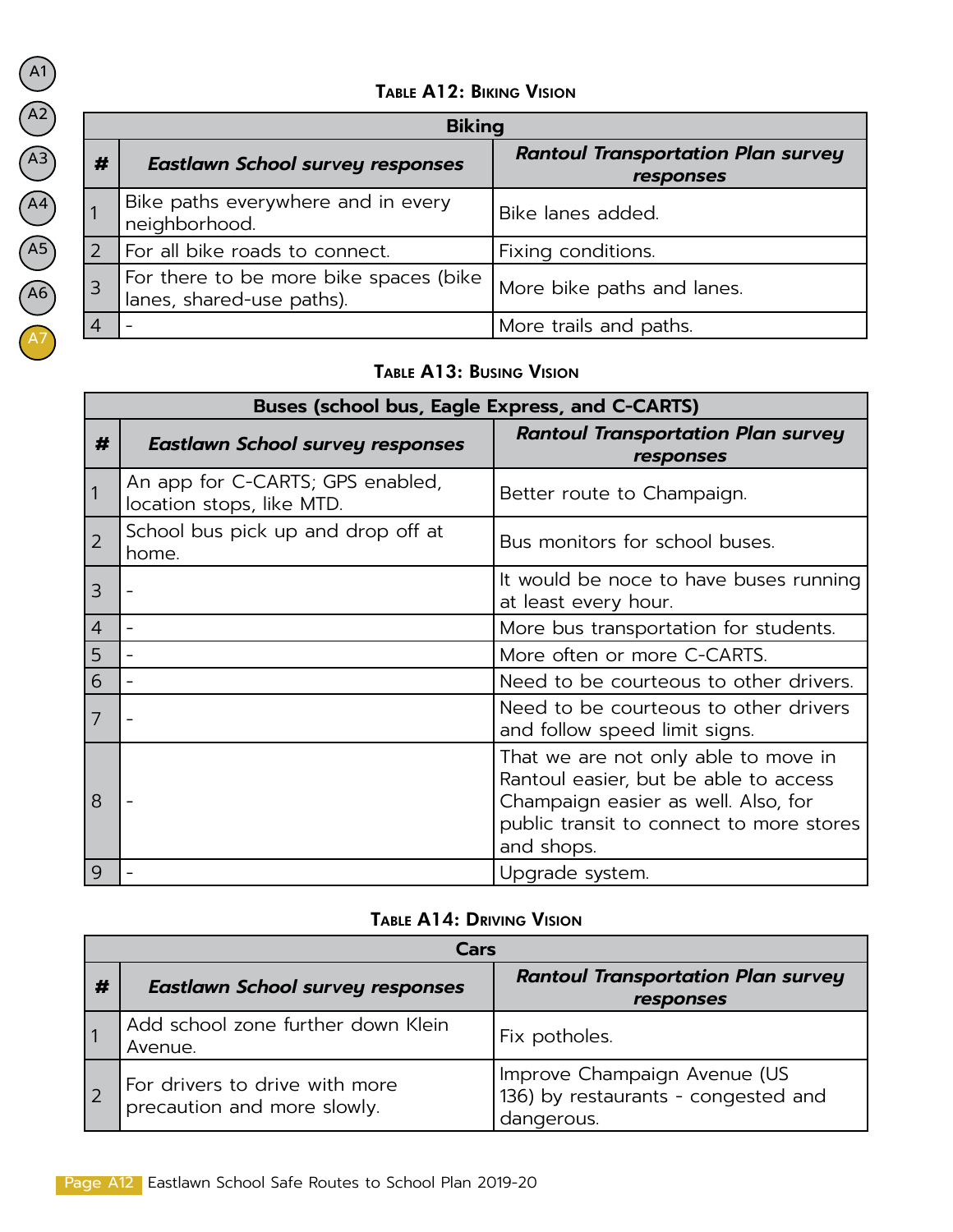|                | <b>Cars</b>                             |                                                                                                      |  |
|----------------|-----------------------------------------|------------------------------------------------------------------------------------------------------|--|
| #              | <b>Eastlawn School survey responses</b> | <b>Rantoul Transportation Plan survey</b><br>responses                                               |  |
| 3              | Safer drivers.                          | Less potholes.                                                                                       |  |
| $\overline{4}$ | Take better care of roads.              | People speed on Sangamon Avenue<br>where it crosses the railroad tracks.                             |  |
| 5              |                                         | Seeing more patrol officers.                                                                         |  |
| 6              |                                         | Slow down.                                                                                           |  |
|                |                                         | Something to slow speeders.                                                                          |  |
| 8              |                                         | There is an All-Way Stop at Sangamon<br>Avenue & Tanner Street; this is a<br>dangerous intersection. |  |
| $\mathsf{Q}$   |                                         | Slow down and watch for others.                                                                      |  |
|                |                                         | To be more in order.                                                                                 |  |

### Figure A2: Eastlawn Public Workshop Vision Board



A5

A4

A1

A2

A3

A6

A7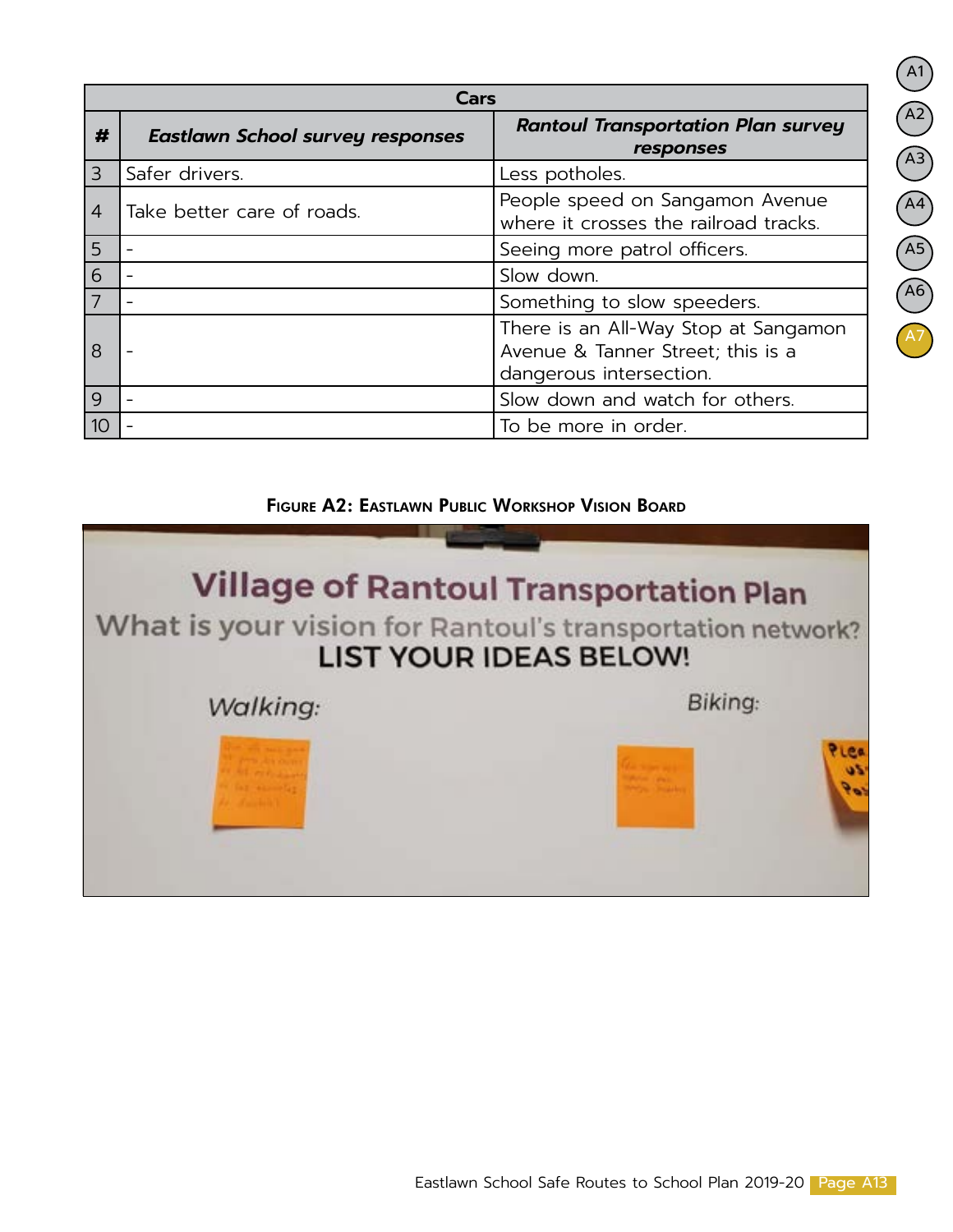#### **Question #1: What Do You Currently LIKE About Using the Following Modes of Transportation In and Around Rantoul?**

| <b>Walking</b> |                                                                   |                                                        |
|----------------|-------------------------------------------------------------------|--------------------------------------------------------|
| #              | <b>Eastlawn School survey responses</b>                           | <b>Rantoul Transportation Plan survey</b><br>responses |
| $\mathbf{1}$   | Exercise.                                                         | Exercise and sites.                                    |
| 2              | Exercising; fresh air.                                            | Feel safe taking walks around our<br>neighborhood.     |
| 3              | It's ok.                                                          | Fresh air.                                             |
| $\overline{4}$ | More sidewalks would be nice instead<br>of walking in the street. | Good for exercise.                                     |
| 5              |                                                                   | Good sidewalks.                                        |
| 6              |                                                                   | I can walk anywhere.                                   |
| $\overline{7}$ |                                                                   | Quiet and safe.                                        |
| 8              |                                                                   | Safe.                                                  |
| 9              |                                                                   | Short distance walks.                                  |
| 10             |                                                                   | The fresh air.                                         |
| 11             |                                                                   | When it is close.                                      |

## Table A15: Q1 Walking Likes

## Table A16: Q1 Biking Likes

| <b>Biking</b> |                                         |                                                               |
|---------------|-----------------------------------------|---------------------------------------------------------------|
| #             | <b>Eastlawn School survey responses</b> | <b>Rantoul Transportation Plan survey</b><br>responses        |
| $\vert$ 1     | Family activity.                        | Exercise.                                                     |
| 2             | I like the bike path.                   | Exercise and sites.                                           |
| 3             |                                         | Fresh air.                                                    |
| 4             |                                         | Fun.                                                          |
| 5             |                                         | Nice bike path.                                               |
| 6             |                                         | Short distance rides.                                         |
| 7             |                                         | Spending time with my family.                                 |
| 8             |                                         | We bike around for fun with our<br>daughters.                 |
| <u>  9</u>    |                                         | We like using the new bike path north<br>of Northview School. |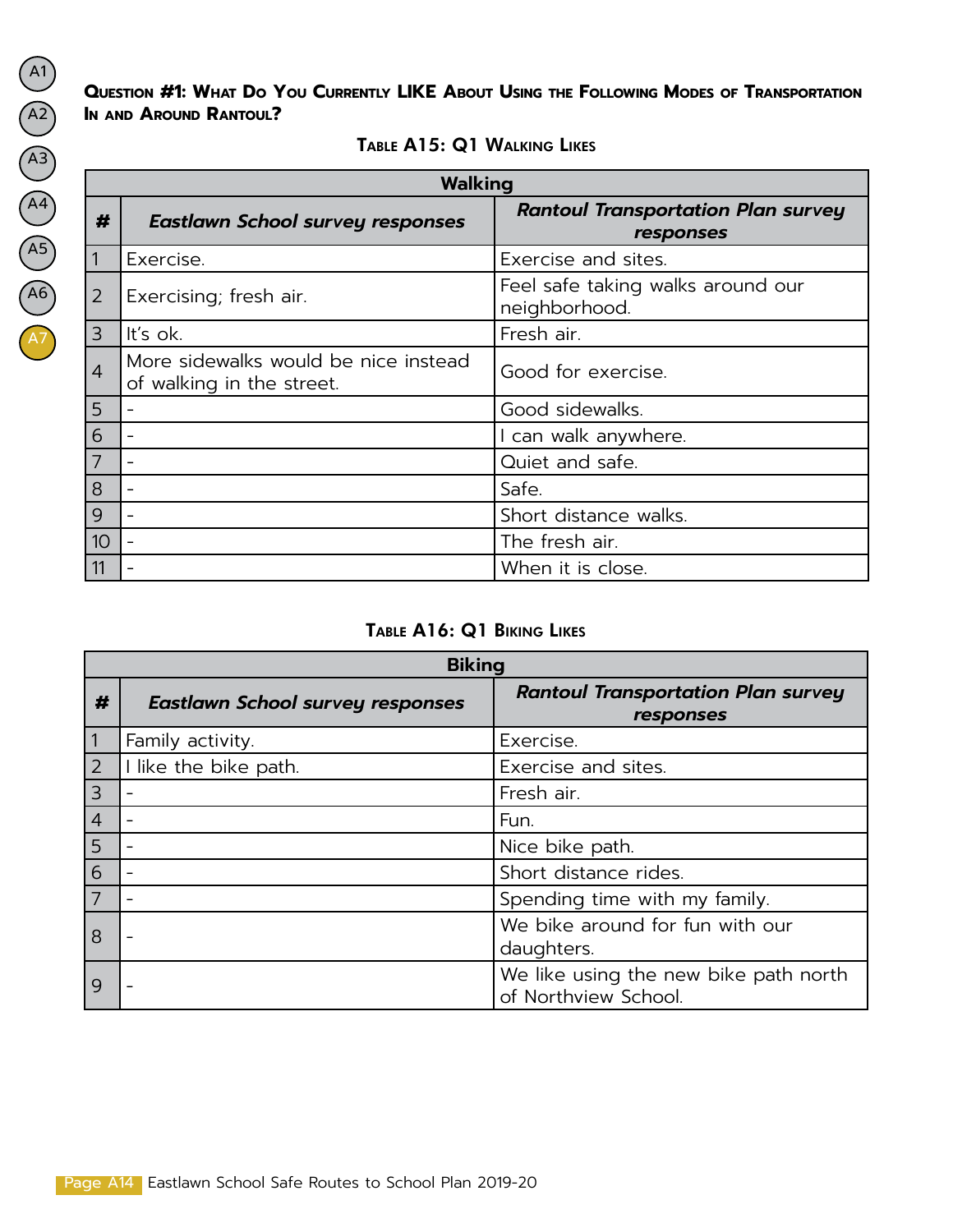## Table A17: Q1 Busing Likes

| <b>Buses (school bus, Eagle Express, and C-CARTS)</b> |                                                              |                                                                               |
|-------------------------------------------------------|--------------------------------------------------------------|-------------------------------------------------------------------------------|
| #                                                     | <b>Eastlawn School survey responses</b>                      | <b>Rantoul Transportation Plan survey</b><br>responses                        |
|                                                       | Good about being on time.                                    | Convenient.                                                                   |
|                                                       | Having access for people who don't<br>have transport access. | Don't use them.                                                               |
|                                                       |                                                              | My daughter (pre-K) uses the bus to<br>go to school.                          |
| $\overline{4}$                                        |                                                              | School buses are convenient.                                                  |
|                                                       |                                                              | School buses convenient because I do<br>not have time to take kids to school. |
| 6                                                     |                                                              | Very helpful.                                                                 |

## Table A18: Q1 Driving Likes

|                | Cars                                                                          |                                                             |  |
|----------------|-------------------------------------------------------------------------------|-------------------------------------------------------------|--|
| #              | <b>Eastlawn School survey responses</b>                                       | <b>Rantoul Transportation Plan survey</b><br>responses      |  |
| $\vert$ 1      | Convenient.                                                                   | Can easily/quickly get from one side of<br>town to another. |  |
| $\overline{2}$ | Don't have to wait.                                                           | Car.                                                        |  |
| 3              | Fine.                                                                         | Convenient.                                                 |  |
| $\overline{4}$ | I like driving in Rantoul.                                                    | Convenient for everything I do.                             |  |
| $\overline{5}$ | OK until I get into the parking lot.<br>People are driving in all directions. | Easy to get around town.                                    |  |
| 6              | Quick, reliable and fits my schedule.                                         | Everything is close by.                                     |  |
| 7              | Time to myself, have more control.                                            | Gets me places faster.                                      |  |
| 8              | Yes, I like driving in Rantoul.                                               | Gets me where I need to be on time.                         |  |
| 9              |                                                                               | Helps to get my child.                                      |  |
| 10             |                                                                               | I don't have to work around other<br>schedules.             |  |
| 11             |                                                                               | I feel safer.                                               |  |
| 12             |                                                                               | I prefer to drive myself.                                   |  |
| 13             |                                                                               | My car.                                                     |  |
| 14             | $\overline{\phantom{a}}$                                                      | Quick.                                                      |  |
| 15             |                                                                               | Reliable.                                                   |  |
| 16             |                                                                               | Safest option.                                              |  |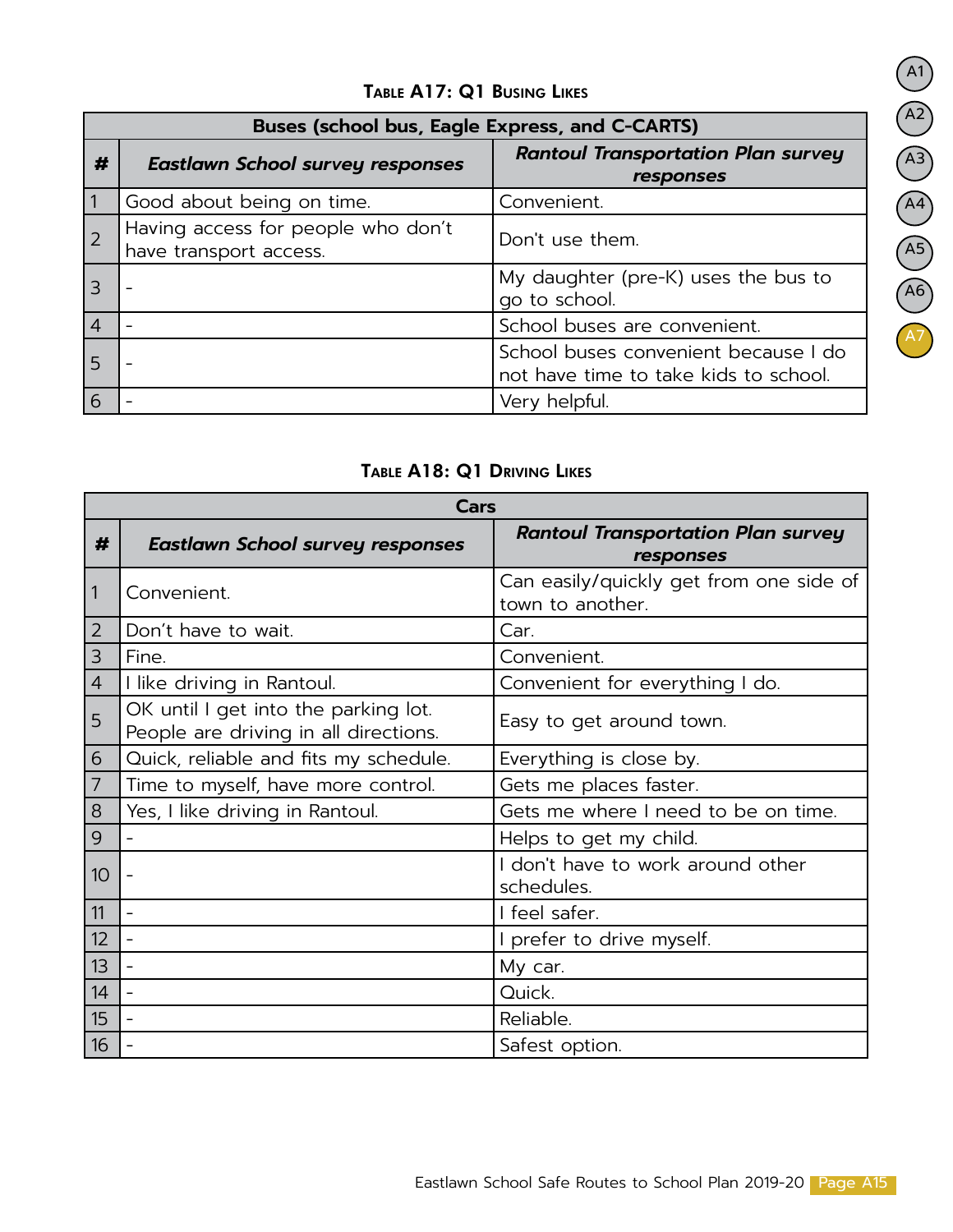#### **Question #2: What ISSUES Do You Currently Have When Using the Following Modes of Transportation In and Around Rantoul?**

| <b>Walking</b> |                                         |                                                        |
|----------------|-----------------------------------------|--------------------------------------------------------|
| #              | <b>Eastlawn School survey responses</b> | <b>Rantoul Transportation Plan survey</b><br>responses |
| 1              | No sidewalks.                           | Broken sidewalks; dangerous for<br>children to walk.   |
| $\overline{2}$ | Not safe, sidewalks need repair.        | Don't trust people in Rantoul so I only<br>use my car. |
| $\mathsf 3$    |                                         | Having to duck under tree limbs.                       |
| $\overline{4}$ |                                         | Long walks.                                            |
| 5              |                                         | Many areas with no sidewalks.                          |
| 6              |                                         | No issues.                                             |
| $\overline{7}$ |                                         | Not always safe.                                       |
| 8              |                                         | Not close enough to stores, some<br>sidewalks.         |
| 9              |                                         | Some routes are hard to navigate.                      |
| 10             |                                         | Speeding and unaware drivers.                          |
| 11             |                                         | Speeding cars don't wait for<br>pedestrians.           |
| 12             |                                         | Too dangerous - gun violence/drugs.                    |
| 13             |                                         | Too dangerous with small children.                     |

#### Table A19: Q2 Walking Issues

#### Table A20: Q2 Biking Issues

|                | <b>Biking</b>                           |                                                                                                   |  |
|----------------|-----------------------------------------|---------------------------------------------------------------------------------------------------|--|
| #              | <b>Eastlawn School survey responses</b> | <b>Rantoul Transportation Plan survey</b><br>responses                                            |  |
| $\vert$ 1      | No place to ride, roads are dangerous.  | Don't feel safe letting kids walk or bike.                                                        |  |
| 2              |                                         | Don't trust people in Rantoul so I only<br>use my car.                                            |  |
| 3              |                                         | In my area we have a yield sign that<br>people drive right through.                               |  |
| 4              |                                         | Long rides.                                                                                       |  |
| $\overline{5}$ |                                         | No bike lanes.                                                                                    |  |
| 6              |                                         | No issues.                                                                                        |  |
| 7              |                                         | Not always safe.                                                                                  |  |
| 8              |                                         | Not enough bike paths.                                                                            |  |
| <u>  9</u>     |                                         | Not enough lanes throughout town.                                                                 |  |
| 10             |                                         | Small bike lanes on some roads, cars<br>drive too fast which worries me for my<br>son on his bike |  |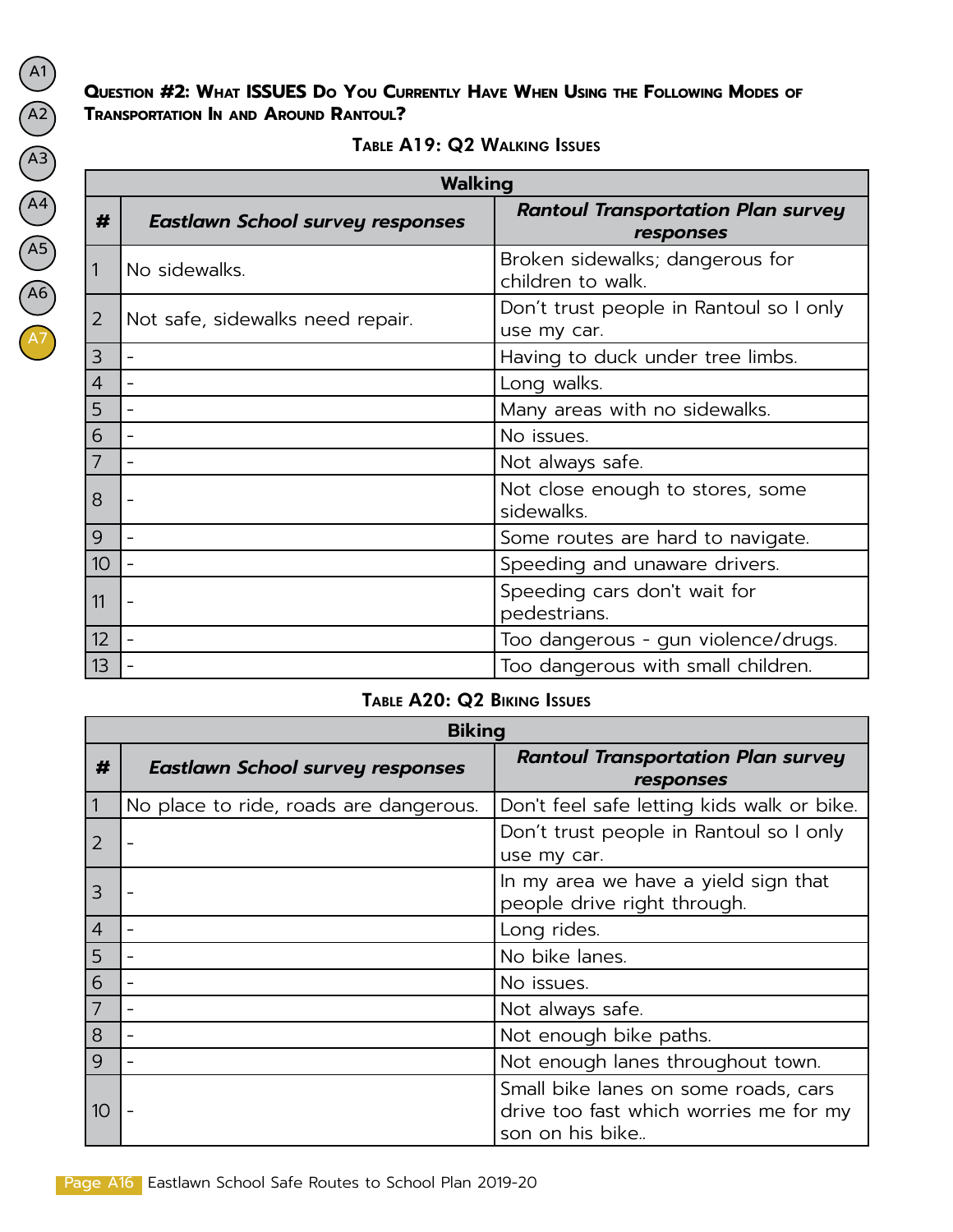| <b>Biking</b> |                                         |                                                        |  |
|---------------|-----------------------------------------|--------------------------------------------------------|--|
| #             | <b>Eastlawn School survey responses</b> | <b>Rantoul Transportation Plan survey</b><br>responses |  |
|               |                                         | Speeding and unaware drivers.                          |  |

## Table A21: Q2 Busing Issues

| Buses (school bus, Eagle Express, and C-CARTS) |                                                                                                        |                                                                                                     |  |
|------------------------------------------------|--------------------------------------------------------------------------------------------------------|-----------------------------------------------------------------------------------------------------|--|
| #                                              | <b>Eastlawn School survey responses</b>                                                                | <b>Rantoul Transportation Plan survey</b><br>responses                                              |  |
|                                                | Live too close for bus.                                                                                | Better communication in that is doesn't<br>take too long to change for kids that<br>really need it. |  |
| 2                                              | No access; kids would be safer and<br>easier on family is the school bus<br>picked up and dropped off. | Don't feel the safest.                                                                              |  |
| 3                                              |                                                                                                        | Don't trust people in Rantoul so I only<br>use my car.                                              |  |
| 4                                              |                                                                                                        | Don't use them.                                                                                     |  |
| 5                                              |                                                                                                        | Kids on buses are not always nice to<br>my kid.                                                     |  |
| 6                                              |                                                                                                        | Never heard of Eagle Express; never<br>used C-CARTS.                                                |  |
| 7                                              |                                                                                                        | No issues.                                                                                          |  |
| 8                                              |                                                                                                        | No school bus for all children.                                                                     |  |
| 9                                              |                                                                                                        | Not always safe.                                                                                    |  |

## Table A22: Q2 Driving Issues

| Cars           |                                                                                           |                                                        |  |
|----------------|-------------------------------------------------------------------------------------------|--------------------------------------------------------|--|
| #              | <b>Eastlawn School survey responses</b>                                                   | <b>Rantoul Transportation Plan survey</b><br>responses |  |
| $\vert$ 1      | I have issues driving in Rantoul.                                                         | Cell phone usage.                                      |  |
| $\overline{2}$ | Law breakers and the police are<br>inactive.                                              | Lots of potholes.                                      |  |
| l 3            | People don't obey the speed limit<br>and use cell phones when driving<br>constantly.      | Negligent drivers.                                     |  |
| 4              | People park where we drop off or<br>bypass the line and park in front of the<br>entrance. | No issues.                                             |  |
| 5              | Yes, I have issues driving in Rantoul.                                                    | None.                                                  |  |
| 6              |                                                                                           | Not always safe.                                       |  |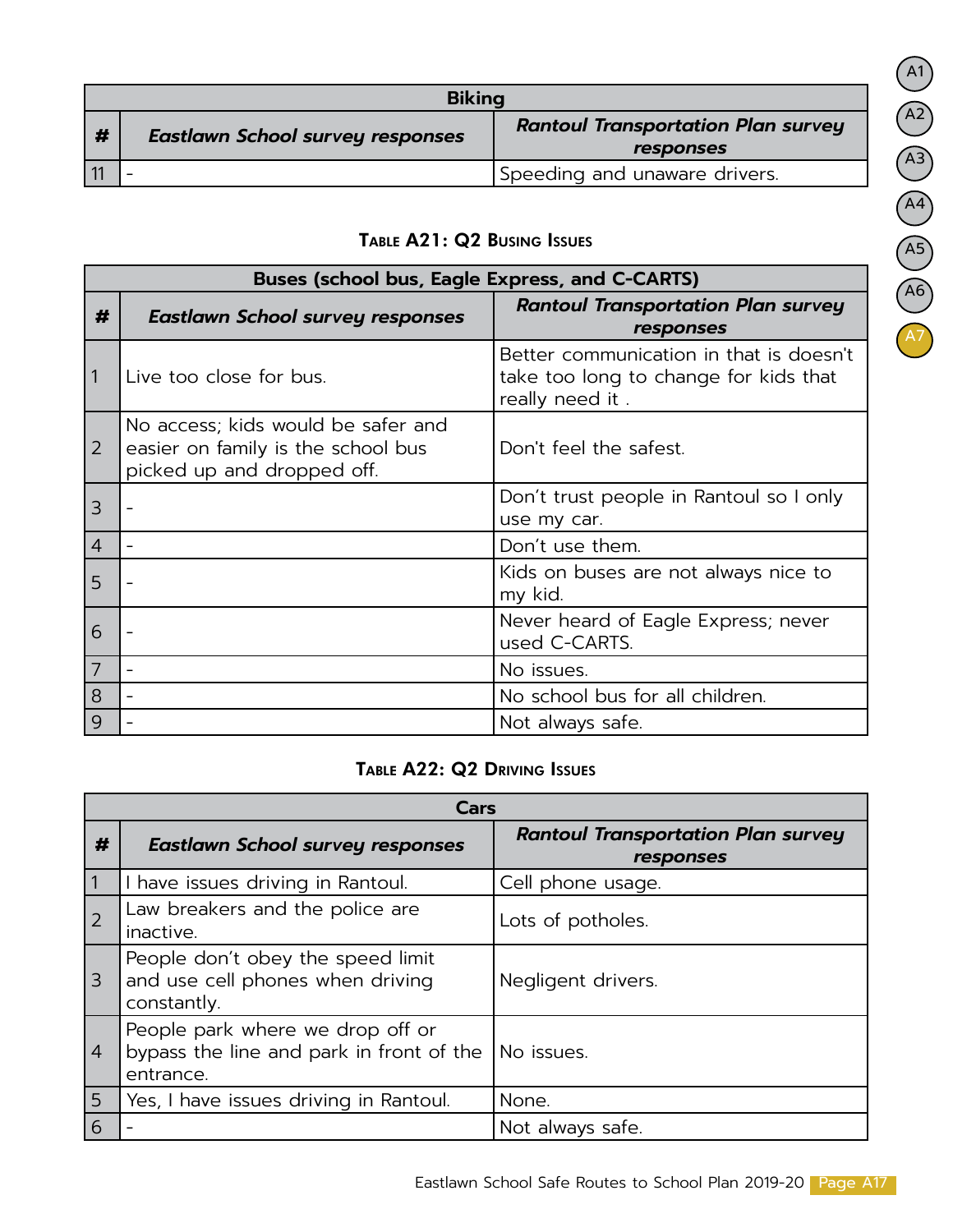| Cars |                                         |                                                        |  |
|------|-----------------------------------------|--------------------------------------------------------|--|
| #    | <b>Eastlawn School survey responses</b> | <b>Rantoul Transportation Plan survey</b><br>responses |  |
|      |                                         | Only use this mode.                                    |  |
| 8    |                                         | People do not always follow the rules.                 |  |
|      |                                         | People not slowing down in school<br>zones.            |  |
| 10   |                                         | Potholes in roads.                                     |  |
| 11   |                                         | Roads need repair, snow plowing<br>issues.             |  |
| 12   |                                         | Tailgating/cars don't leave space.                     |  |

**Question #3: If You Could Make ONE RECOMMENDATION to the Village of Rantoul or Rantoul City Schools to Improve Transportation In and Around Rantoul, What Would You Recommend?**



Figure A1: Question #3 Eastlawn Recommendations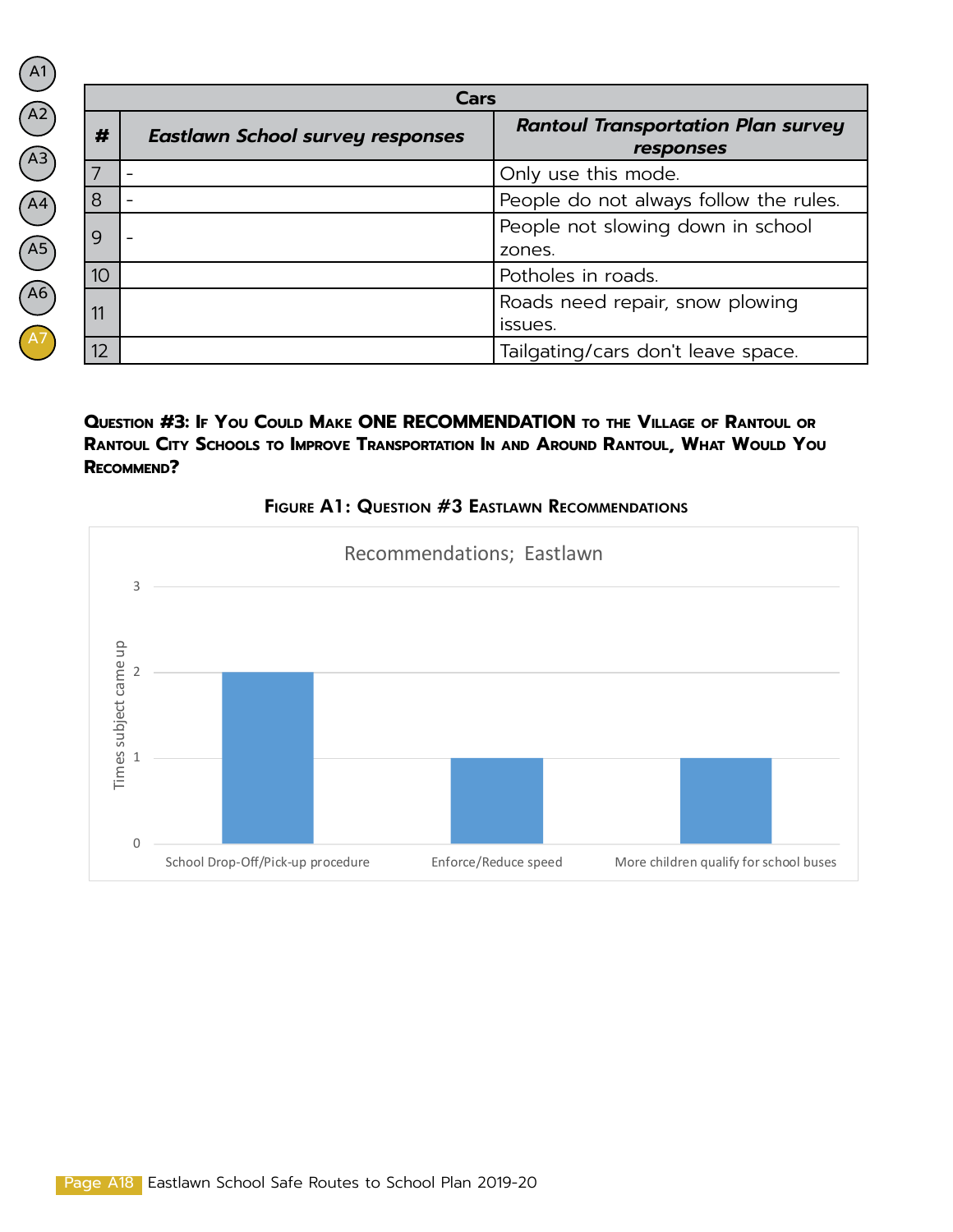

## Figure A2: Question #3 Rantoul Recommendations

## Table A23: Q3 Recommendations

| #              | <b>Eastlawn School survey responses</b>                                                                                                    | <b>Rantoul Transportation Plan survey</b><br>responses                                                                                             |  |
|----------------|--------------------------------------------------------------------------------------------------------------------------------------------|----------------------------------------------------------------------------------------------------------------------------------------------------|--|
| $\vert$ 1      | Everything is great, thanks.                                                                                                               | Better school crossings (one light was<br>removed); better monitored school<br>zones/crossings.                                                    |  |
| $\vert$ 2      | Have people guide traffic at all schools.                                                                                                  | Buses should transport all students<br>to school no matter location if parent<br>needs it. Police officers should obey<br>the speed limit as well. |  |
| $\vert$ 3      | I hope there would be crossing guard<br>in front of Wabash Park at J.W Eater's<br>school time.                                             | Buses that run every hour.                                                                                                                         |  |
| $ 4\rangle$    | Maybe have signs showing where to<br>park, have staff help guide or both.                                                                  | Bus more children for parents that<br>work.                                                                                                        |  |
| 5              | No issues thanks.                                                                                                                          | Bus transportation for those students<br>that do not have any.                                                                                     |  |
| 6              | Respect speed limits.                                                                                                                      | Cameras to stop speeding and mail<br>them tickets.                                                                                                 |  |
| $\overline{7}$ | School buses pick up and drop off at<br>home.                                                                                              | Extend bus routes.                                                                                                                                 |  |
| 8              | To have more bus stops for students<br>Fix the potholes right not just quick fix<br>that doesn't last. Add bike lanes.<br>on school buses. |                                                                                                                                                    |  |
| 9              |                                                                                                                                            | Have a patrol officer at every school<br>zone.                                                                                                     |  |
| 10             |                                                                                                                                            | Have more transportation in Rantoul.                                                                                                               |  |

A5

A4

A1

A2

A3

A6

A7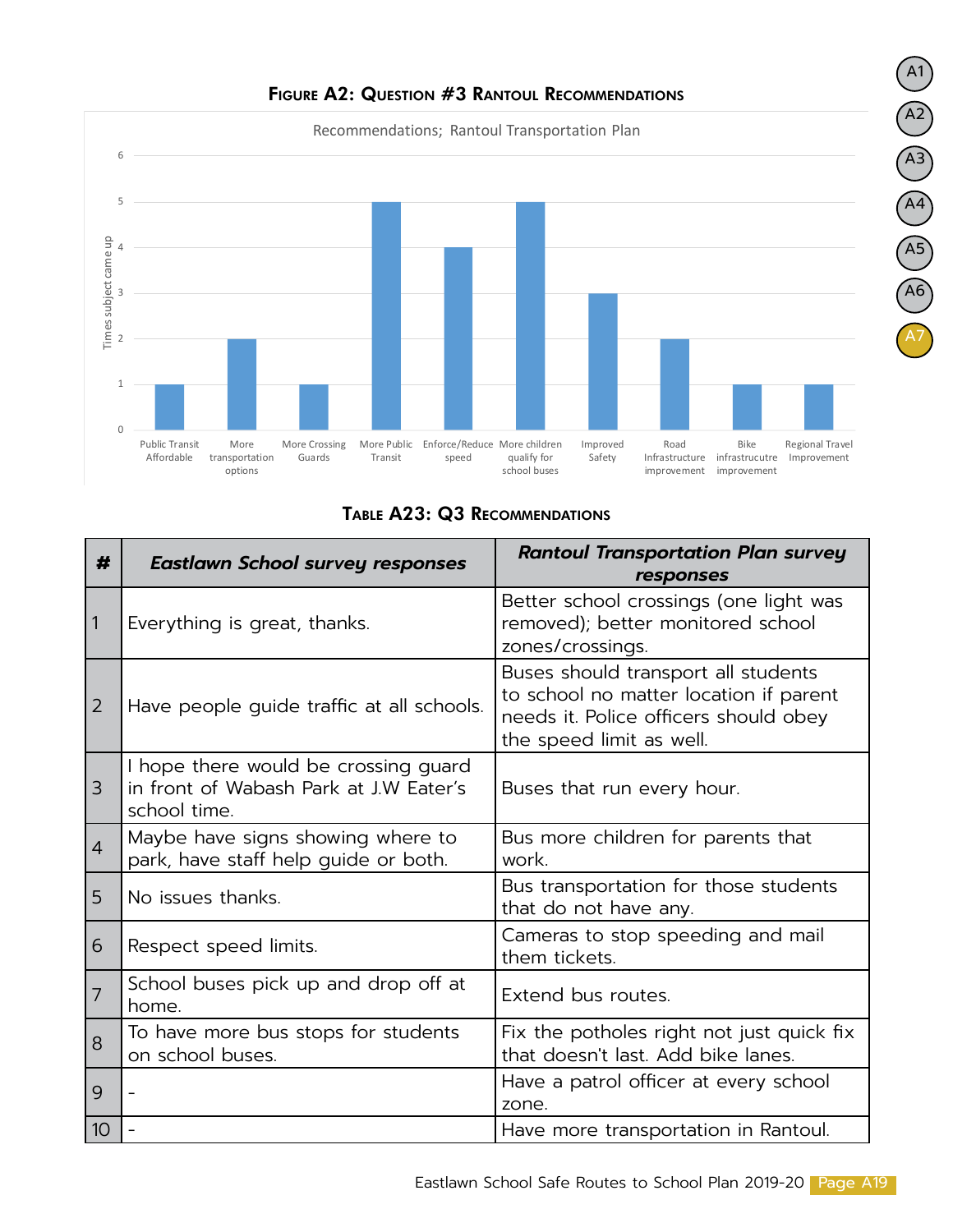| (A1)                          |
|-------------------------------|
| $\left(\overline{A2}\right)$  |
| (A3)                          |
| $\binom{A4}{}$                |
| $\binom{A5}{ }$               |
| $\left( \overline{AB}\right)$ |
| $\left(\overline{A7}\right)$  |
|                               |

| #  | <b>Eastlawn School survey responses</b> | <b>Rantoul Transportation Plan survey</b><br>responses                                                                                                                                                                                                                                                                                          |
|----|-----------------------------------------|-------------------------------------------------------------------------------------------------------------------------------------------------------------------------------------------------------------------------------------------------------------------------------------------------------------------------------------------------|
| 11 |                                         | Improve safety.                                                                                                                                                                                                                                                                                                                                 |
| 12 |                                         | Mainly for me plowing sidewalks. In<br>the winter along main roads everyone<br>walks in the roads beause the<br>sidewalks never get plowed. I have<br>almost hit people multiple times in the<br>winter at night. Also in the summer it<br>sucks walking because once I walked<br>face first into a spider web hanging on<br>a low tree branch. |
| 13 |                                         | Make everyone's surroundings safer.                                                                                                                                                                                                                                                                                                             |
| 14 |                                         | Make everything better as far as<br>transit is concerned; not take weeks to<br>switch things over; not make new rules<br>for housing making it impossible for<br>people to live.                                                                                                                                                                |
| 15 |                                         | More C-Carts.                                                                                                                                                                                                                                                                                                                                   |

#### **Question #4: Are There Any Other Issues, Concerns, or Suggestions You Would Like to Bring to Our Attention About Existing Conditions or About These Subjects?**

## Table A24: Q4 Comments

| # | <b>Eastlawn School survey responses</b>                                                              | <b>Rantoul Transportation Plan survey</b><br>responses                                                                            |  |
|---|------------------------------------------------------------------------------------------------------|-----------------------------------------------------------------------------------------------------------------------------------|--|
|   | For there to be more crossing guards<br>or attention when it comes to students<br>crossing the road. | C-CARTS and Eagle Express are not<br>adequate transportation systems. It is<br>also not affordable.                               |  |
|   | Suggestion: everybody should drive<br>with precaution.                                               | Woman lives near the Dairy Queen<br>by Sunset Drive and has to walk<br>to Walmart to catch the Rantoul<br>Connector to Champaign. |  |

**Question #5: How Did You Hear About the January 15th Public Meeting at Eastlawn School?**

#### Table A25: Q5 Responses

| <b>Method</b> | <b>Email</b> |  | Facebook   Flyer   Phone Call   Sign in Front of School |
|---------------|--------------|--|---------------------------------------------------------|
| Tally         |              |  |                                                         |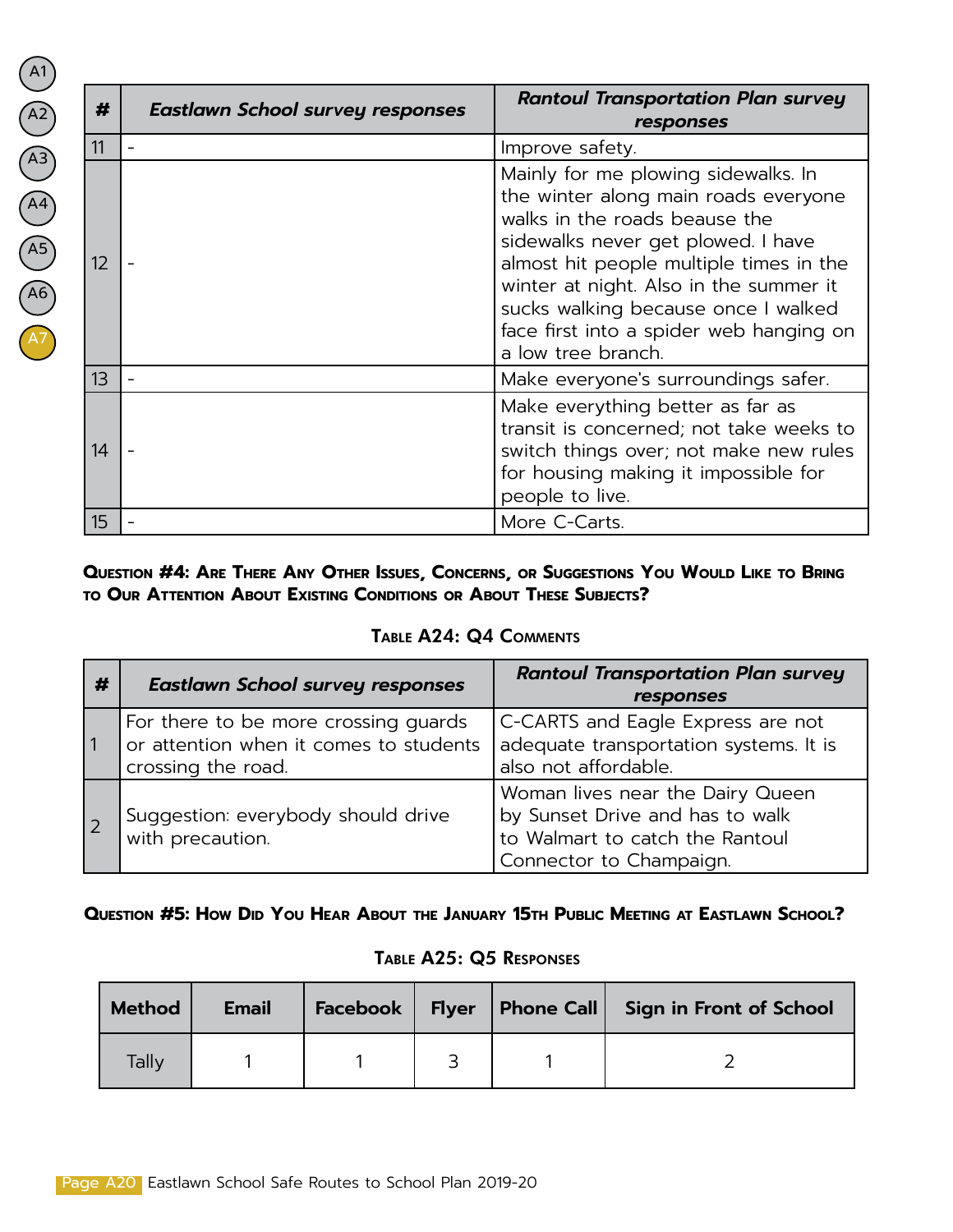## Table A26: Map Comments

| #              | <b>Location</b>                               | <b>Comment</b>                                                                                                                         | <b>Comment Type</b>                           |
|----------------|-----------------------------------------------|----------------------------------------------------------------------------------------------------------------------------------------|-----------------------------------------------|
| $\mathbf{1}$   | Eastlawn Elementary                           | Kids are worried about<br>their bikes being stolen.                                                                                    | Issue specific to Eastlawn<br>School          |
| $\overline{2}$ | Eastlawn Elementary                           | One car always parks in<br>front of divet.                                                                                             | Issue specific to Eastlawn<br>School          |
| 3              | Eastlawn Elementary                           | Moving traffic circulation<br>North; side drop off<br>further east.                                                                    | Recommendation specific<br>to Eastlawn School |
| $\overline{4}$ | Eastlawn Elementary                           | Coffee at the Curb.                                                                                                                    | Works Well for Eastlawn<br>School             |
| 5              | Grove Avenue (US 136)                         | Parent with 3 kids want<br>to bike, but they do not<br>have any bike locks, and<br>would have to cross US<br>136 (Grove Avenue) alone. | Issue specific to Eastlawn<br>School          |
| 6              | Grove Avenue (US 136) at<br>Maplewood Drive   | Old gas station along<br>Maplewood Drive and<br>Grove Avenue - potential<br>Bike/Walk to School Day<br>meeting spot.                   | Recommendation specific<br>to Eastlawn School |
| 7              | <b>Hobson Drive</b>                           | Many walkers live by<br>Hobson Drive; sometimes<br>cut through field.                                                                  | Note specific to Eastlawn<br>School           |
| 8              | Roselyn Drive/Englewood<br><b>Drive</b>       | No sidewalks in the<br>Roselyn Dr/Englewood<br>Dr area; family bikes to<br>school from the west.                                       | Issue specific to Eastlawn<br>School          |
| 9              | Shady Lawn Drive                              | No sidewalk along Shady<br>Lawn Drive.                                                                                                 | Issue specific to Eastlawn<br>School          |
| 10             | <b>Bel Air Drive</b>                          | Lots of potholes                                                                                                                       | <b>Issue</b>                                  |
| 11             | Champaign Avenue (US<br>136) & Chanute Street | 20 years ago my<br>daughter was hit, mom<br>was crossing guard                                                                         | <b>Issue</b>                                  |
| 12             | Champaign Avenue (US<br>136) & Garrard Street | No crosswalk or<br>pedestrian protection                                                                                               | <b>Issue</b>                                  |
| 13             | <b>Illinois Drive</b>                         | No parking and enforced                                                                                                                | <b>Issue</b>                                  |
| 14             | Maplewood Drive & Clark<br><b>Street</b>      | Needs more crossing<br>quards                                                                                                          | <b>Issue</b>                                  |
| 15             | Sangamon Avenue &<br>Tanner Street            | Dangerous intersection                                                                                                                 | <b>Issue</b>                                  |
| 16             | Sheldon Street                                | No parking and enforced                                                                                                                | <b>Issue</b>                                  |